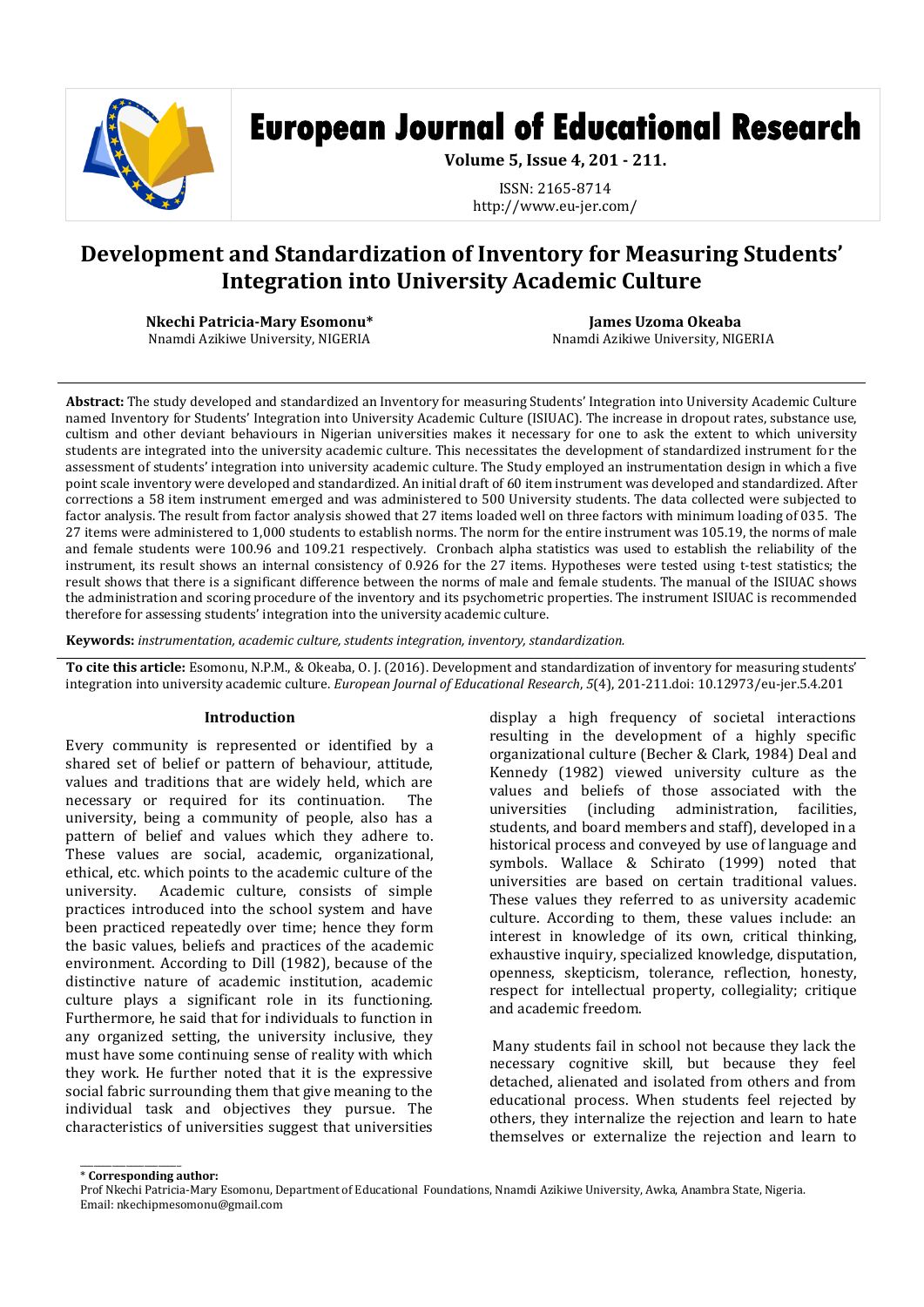hate others (Hake, 1998). One cannot say for certain the percentage of students' disconnectedness in universities in Nigeria, but little picture and statistics available on school dropout, violence, cultism, sexual harassment and low quality of higher education are indications of very unpleasant situations. Saint, Hartneet, & Strasser, (2003) observe that institutional statistics are notoriously unreliable and universities is Nigeria do not monitor their dropout rates. However is 2002, the National Universities Commission (NUC) attempted to calculate dropout rates within the federal university system; its preliminary findings suggested that, dropout rates may be as high as 50% in six universities while in federal universities at Kano, Maiduguri and Owerri dropout rate were 10% or less.

Many higher institutions have been found by researchers to be breeding grounds for all sort of corrupt practices and problems ranging from examination malpractices, cult activities, sexual harassment, institutional unrest, violence amongst others (Rotimi, 2005; Olujuwon, 1999; Deuga & Deuga, 2004; Ezebube, 2006; Azelarua et al 2005). Since disconnectedness from academic culture relates to students' deviant behaviours, disengagement from school activities and other health risk behaviours that adversely affect the academic achievement level of students, with the picture of Nigerian universities in view, one is persuaded to ask, to what extent are university students in Nigeria integrated to the university academic culture?. To answer the above question, it is necessary to pursue the concept of university integration with comprehensive data. To generate the data, an instrument must be developed and standardized and its content used to access students' integration into university academic culture. A key to increasing students' integration, is finding efficient ways to measure it (Jones, 2009). When something is measured, summarized and reported, it becomes important and people pay attention to it. Many schools are working deliberately to improve students' integration. Frustration can occur however, if universities embrace this goal without a systematic approach to measure students' sense of belonging, acceptance to university rules and values and participation in university activities which are indicators of students' integration.

# *Literature Review*

Researchers have used words like school bonding, school climate, school engagement and school connectedness, over the years to address the concept of academic integration. According to Brower (1992), integration is defined as a product of the interaction between students and their college environment. Elaborately, Its definitions usually comprise psychological components pertaining to sense of belonging at school, acceptance of school values and behavioral component pertaining to participation in school activities (Finn 1989 Goodnow; 1993; Vioelki,

1996).In the last decade, educators and school health professionals have increasingly pointed to school integration as an important factor in reducing the likelihood that adolescents will engage in health-risk behaviors (Blum, 2005). Furthermore, Blum noted that increasing the number of students who are integrated into the academic culture is likely to influence critical accountability measures such as; academic performance, incidents of fighting, bullying and vandalism, absenteecism and school completion rate. According to him, strong scientific evidence demonstrates that increased students' integration to academic culture promotes motivation class engagement and improved school attendance. These three factors in turn increase academic achievement. Likewise, there is strong evidence that a student who is integrated into the university academic culture is less likely to exhibit, disruptive behaviours like, school violence, substance and tobacco use, emotional distress and early age of first sex (Blum, 2005). In line with this, the research conducted by McNeely and Falci (2004) showed that when students are integrated into the academic culture, they exhibit less deviant behaviors like substance use, early sexual activity, gang membership and violence. Persistent research on college dropouts finds that students remain enrolled when they learn the subtle and overt rules governing study and classroom habits, when they develop routine and pleasurable social relationship and when they develop cognitive map of the campus in which specific and personal meaning are attached to specific locations. In short, students stay in school when they become engaged in school daily life (Brower 1992). Kovalik '[2007) observed a gender difference in students participation in school activities, according to him

Girls are more likely to do their home work even if the assignment doesn't interest them because they want the teacher to like them. Boys need to find, the homework assignment meaningful to them, having the teacher like them is not a necessity. A boy who works well with his teacher may have his status lowered with other boys or may be considered a geek. Girls are responsive to voice and tone. Boys tend to be more responsive when focusing on the problem only-with little or no eye contact. Also small group learning tends to work for girls because they are more comfortable asking the teacher for help if they need it. If a boy gets stuck, chances are that he won't ask for help and may even become rowdy to get attention. His status in the eyes of the boys in the classroom is raised if he disrupts the teacher. Competition and time-constrained task draw boys' attention. When they have to work as a team to answer a question, they collaborate arid work hard not to let the rest of the team down, p6.

According to Sax (2006), ignoring gender differences does not break down gender stereotypes; ironically,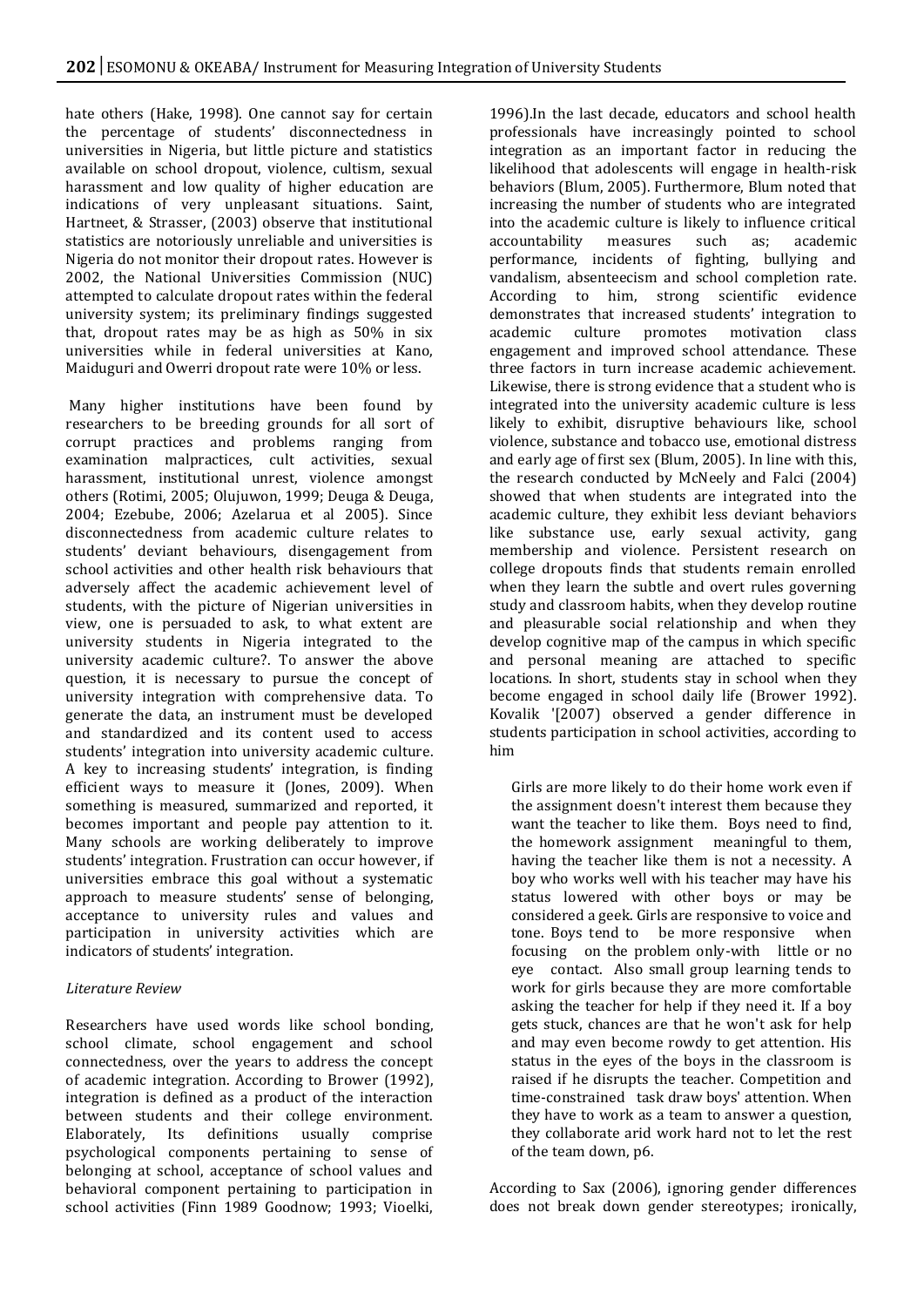neglecting hardwired gender differences more often results in a reinforcement of gender stereotypes. Furthermore he opined that the solution is not necessarily to have gender-specific classes, although in some situations that has been shown to work very well and is a growing trend in some states. However, knowing about these hardwired differences can inform and direct what we do in the Classroom, which will help ensure that students of both sexes are integrated 'and eager to participate in learning.

Blum (1976) noted that it can be expected that students' attitude towards school and their students' attitude towards school and participation will strongly affect their academic performance and their decision to stay in school. He also noted that students' integration is a predictor of academic performance, inferring that being disengaged in school causes poor academic achievement. Studies consistently reveal that students who experience a sense of belonging in educational environments are more motivated, more engaged in school and classroom activities, and more dedicated to school (Osterman, 2000). Moreover, existing research suggests that students who feel that they belong to learning environments report higher enjoyment, enthusiasm, happiness, interest, and more confidence in engaging in learning activities, whereas those who feel isolated report greater anxiety, boredom, frustration, and sadness during the academic engagement that directly affects academic performance (Furrer & Skinner, 2003).

According to Jones (2009), some school improvement initiatives such as reading level are carefully constructed, viewed appropriately, through the lens of a school mission, driven by data, and accountable to many stake holders. Other initiatives such as students' integration however are not so meticulously conceived. According to him, rather than allowing data to drive goal setting and decision making, some schools still are guided by good intentions, hunches and impressions. He concluded that often, these schools inadvertently lose sight of learners' needs as they struggle to ensure compliance with state regulations. The quest for students' integration must be conducted in the context of a comprehensive data system. Therefore, the need arise for an instrument to be developed and validated for the assessment of students' integration into the university academic culture. Using sense of belonging, acceptance of university norms and values and participation in university activities as indication of students' integration,

The summery of literature reviewed show that;

1) integration is defined with psychological concept pertaining to sense of belonging, acceptance of school values and behavioral components pertaining to participation in school activities. Hence integration must be measured using these indicators: sense of belonging, acceptance to school

rules and values and participation in school activities.

- 2) Students will exhibit less deviant behaviors like substance use, early sexual activities, gang membership and violence when they are integrated into the university academic culture.
- 3) Students remain enrolled in school when they are integrated into the university academic culture.
- 4) Also from the review, it is clear that the quest to improve students' integration into the university academic culture has been pursued with good intentions and not with data since there is no valid instrument to measure it. From empirical studies reviewed, many instruments have been developed and validated, amongst them are; test anxiety inventory, teachers motivation inventory, emotional intelligence inventory, councilor interview rating scale etc. but as at the time of this study, there is no instrument developed and standardized for the measurement of students integration into the university culture in Nigeria. For this reason, the researchers set out to develop and validate an instrument whose content will be used to access students' integration into university academic culture using sense of belonging, acceptance to university rules and values and participation to university activities as indicators of Integration.

# *Purpose of the Study*

The aim of this study was to develop and standardize an inventory for students' integration into university academic culture (ISIUAC). Specifically, the study aimed at:

- developing an inventory for student's integration into university academic culture (ISIUAC)
- establishing the construct validity of the inventory (ISIUAC)
- carrying out the reliability analysis of the instrument
- establishing the norms for the inventory
- developing a manual for the instrument

# *Research Questions*

The following research questions were formulated for the study.

• How valid are the items of the inventory for students' integration into university academic culture (ISIUAC) in terms of their factor loadings?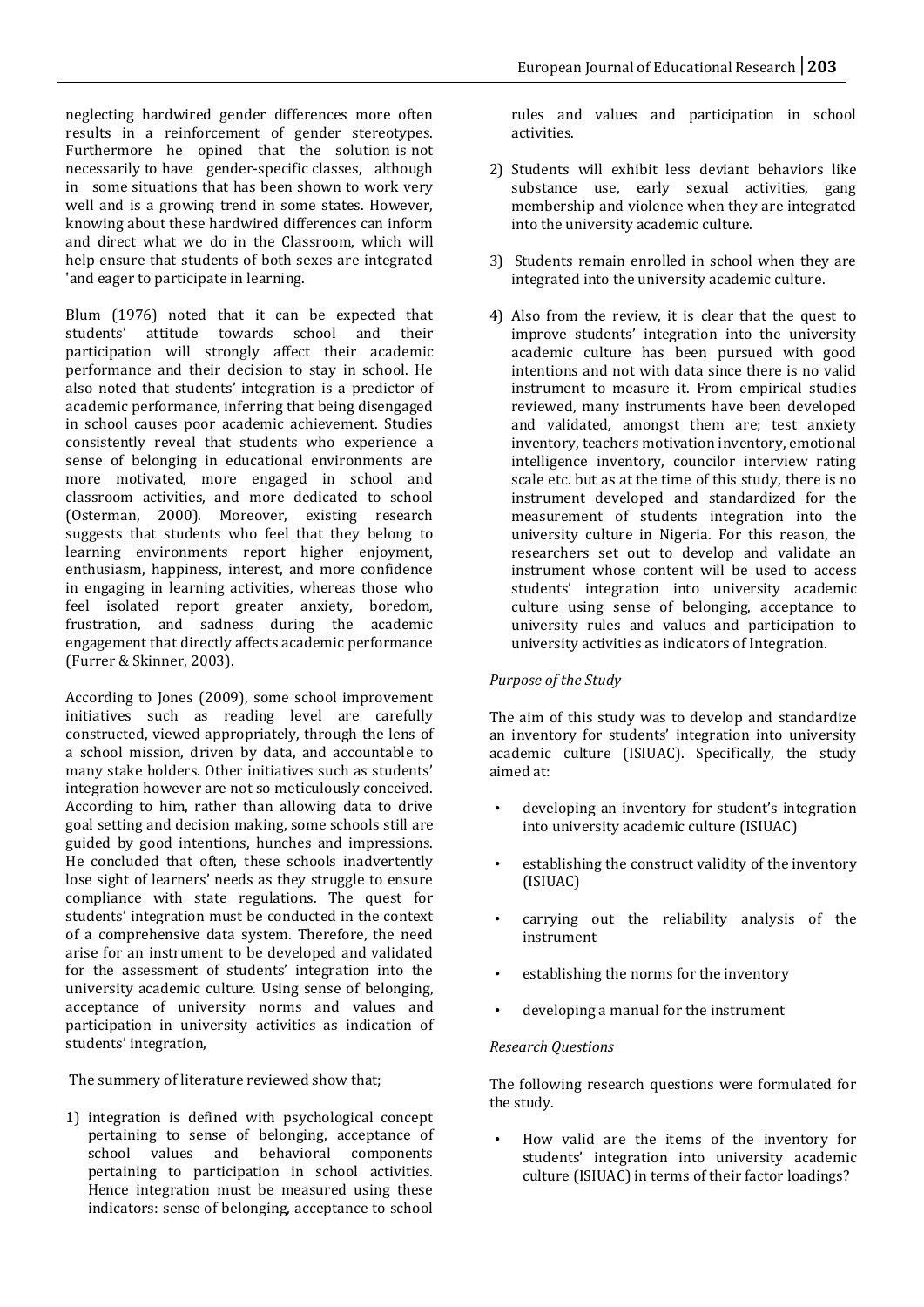- What is the reliability co-efficient of the inventory for students' integration into university academic culture (ISIUAC)?
- What is the norm of the inventory for students' integration into university academic culture (ISIUAC).

# *Hypothesis*

The following null hypotheses were tested at 0.05 level of significance:

- The norm of males and females in the ISIUAC will not differ significantly.
- There is no significant difference between the norms of the male and female students in the sense of belonging to school section of the ISIUAC.
- The norms of the male and female students in the acceptance of university rules and values section of the ISIUAC will not differ significantly.
- The norm of males and females will not differ significantly in the participation in school section of the ISIUAC.

#### **Methodology**

#### *Design*

This is an instrumentation research. A study belongs to instrumentation research if it involves introducing new or modified content, procedure, technology or instrument of educational practice (Ogoamaka, 1999). Ali (1996) pointed out that a study which is surely geared towards the development and standardization of instrument in education is an instrumentation study. This study involves development and standardization of an instrument for the assessment of students' integration into the university academic culture.

# *Population and Sample*

The population size of the study is 55,078 students of Abia State University, Uturu (ABSU) and Michael Okpara University of Agriculture, Umudike (MOUA). 33,856 students of Abia state university Uturuand 21,222 students of Michael Okpara University of Agriculture, Umudike made up the population. This population was as at 2013/2014 academic session. Sample of 1500 students was used for the study; 500 for validation and 1000 for standardization. For the validation, 250 students from Michael Okpara University of Agriculture, Umudike and 250 students from Abia state University Uturu were used. For the standardization, samples of 500 students each from both universities were used. , Simple random sampling technique was done in a multi stage way to select the

sample. 5out of the 11 Colleges and 5 out of 9 faculties<br>were selected from MOUA and ABS were selected from MOUA and ABS U. Then 2 departments each were selected from each faculty and college respectively. For the validation, 25 students were randomly selected from each of the sampled departments while for the standardization, 50 students were randomly selected from the sampled departments. 600 females and 400 males made up the sample for the standardization of the inventory.

#### *Instrument Development*

- 5) Pool of attributes/item generation: at this stage a preliminary draft was constructed based on the various indicators of integration. The draft had 60 items.
- 6) Organization of items: the draft instrument consisting of 60 items covering the 3 indicators of integration was arranged in 4 parts, the  $1<sup>st</sup>$  is the bio-data of the respondent while the 2nd, 3rd and 4th parts sought information on students' sense of belonging, acceptance of school norms and values and participation in school activities respectively.
- 7) Preliminary Validation of Instrument: the draft of instrument was face and content validated by two experts in educational measurement and evaluation, one expert in English language and two experts in Sociology. These experts were required to assess the relevance, adequacy and comprehensiveness of the items of the instrument. To guide the experts in the validation exercise, the topic of study, purpose of study, statement of problem, research questions and hypothesis together with the draft instrument were given to the experts. In the process of validation, two unacceptable items was removed, the instrument sections were pulled together to have just two sections, the bio-data and the integration inventory items.
- 8) Assembling the initial draft instrument: the corrections, comments and experts 'observations were incorporated in the modification of the instrument.
- 9) Construct Validation: after the face validation, the 58-item draft instrument was produced and administered to 500 students from Abia State University, Uturu and Michael Okpara University of Agriculture, Umudike. This was done for the purpose of establishing construct validity. The items were subjected to factor analysis. After the factor analysis, 27 items loaded adequately on 3 factors.
- 10) Standardization of Instrument: These items were administered to 1000 students, 500 each from both schools. This was done to establish the norm and reliability of the instrument.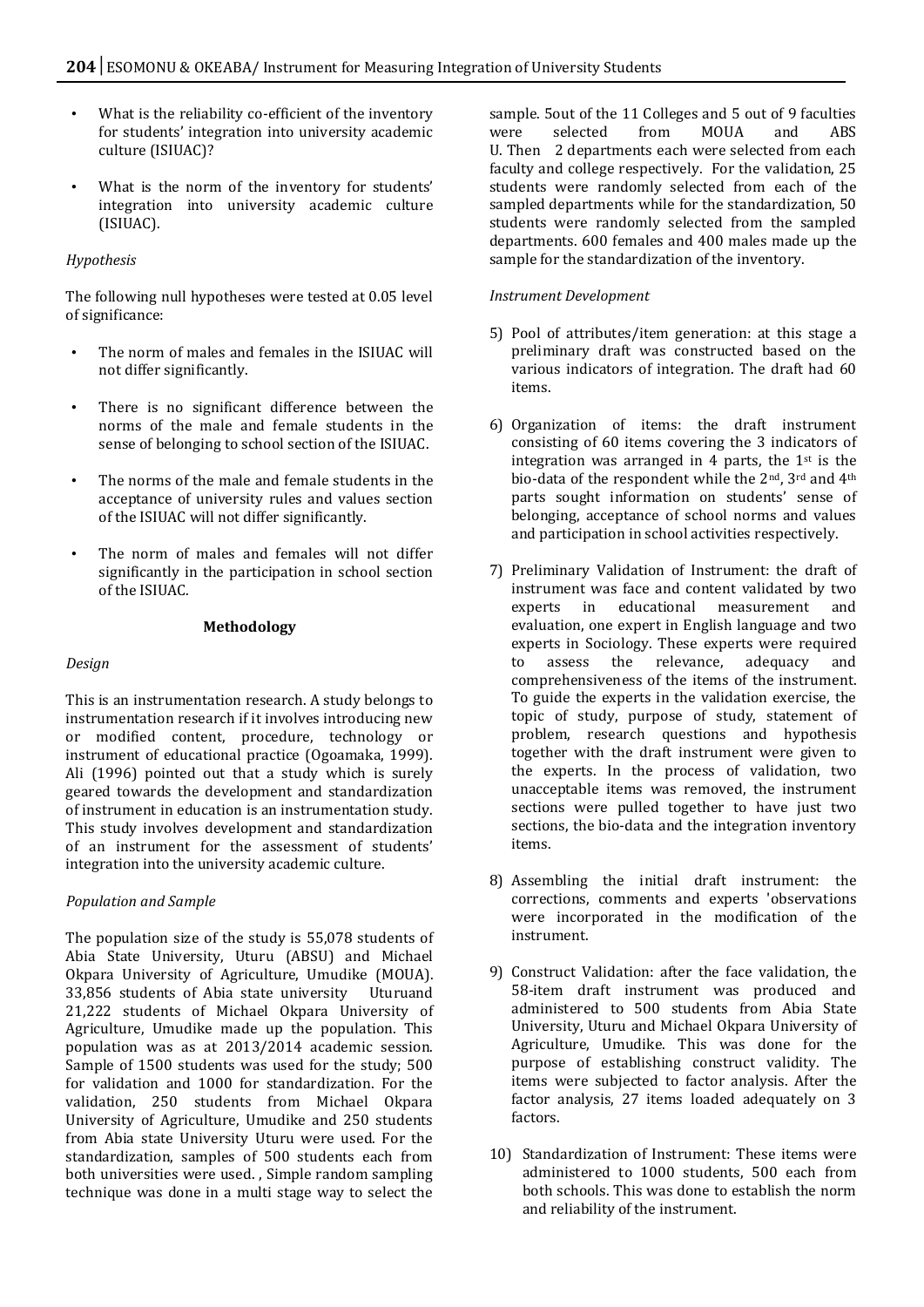#### *Analyzing Data*

Exploratory Factor analysis was used for research question one, a decision rule of 0.35 according to Meredith (1969) factors loading was used as the benchmark for acceptance of an item. Also, a factor which had at least four items adequately loaded on it was accepted as valid. Cronbach Alpha statistic was used to answer research question two. Research questions three and four were answered using mean deviation and standard deviation. For the hypothesis, ttest of difference between two means was used. All data was analyzed with the statistical package for social sciences (SPSS version 15.0).

#### **Results**

Table 1 shows the factor loadings for all the 58-items analyzed. 12 factors were extracted. 27 items loaded up to 0.35 (acceptance level for factor loading according to Meredith 1968) on 3 factors. The items are 7, 8, 10, 11, 14, 15, 17, 22, 23, 27, 32, 33, 37, 38, 39, 40,42, 45, 47, 50, 51, 52, 53, 55, 56, 57, and 58. Item 35 did not have minimum loading on any of the 12 factors

22 items were found to be complex, appearing in more than one factor. They are 2, 3, 12, 16, 19, 21, 24, 25, 26, 28, 29, 30, 31, 34, 36, 41, 43, 44, 46, 48, 49, and 54. They were consequently discarded because a factorial pure item should load or appear in only one of the factors. The table also revealed that some factors have few items adequately loaded on them (i.e. less than 4 items). According to Meredith (1969) it's not easy to explain such factors that have few items loaded on them, such factors were eliminated. The factors include 5, 6, 7, 8, 9, and 10. Also factors 4, 11 and 12 has no item adequately loaded on them and hence were dropped. The factor that has at least 4 items adequately loaded on it is accepted as valid (Meredith 1969). Hence 9 factors were dropped leaving behind 3 factors with 27 items considered factorial pure and valid.

| Item | 7, 8, 10, 11, 14, 17, 22, 27, 32, 33, 37.                                            | loaded on factor one           |
|------|--------------------------------------------------------------------------------------|--------------------------------|
| Item | 15, 23, 38, 39, 40, 42, 50, 51, 52, 56, 57                                           | loaded on factor two           |
| Item | 45, 47, 53, 55, 58                                                                   | loaded on factor three         |
| Item | 35                                                                                   | not loaded                     |
| Item | 1                                                                                    | loaded on factor five          |
| Item | 4, 5                                                                                 | loaded on factor six           |
| Item | 8,20                                                                                 | loaded on factor seven         |
| Item | 13                                                                                   | loaded on factor eight         |
| Item | 6                                                                                    | loaded on factor nine          |
| Item | 9                                                                                    | loaded on factor ten           |
| Item | 2, 3, 12, 16, 19, 21, 24, 25, 26, 28, 29, 30, 31, 34, 36, 41, 43, 44, 46, 48, 49, 54 | loaded on more than one factor |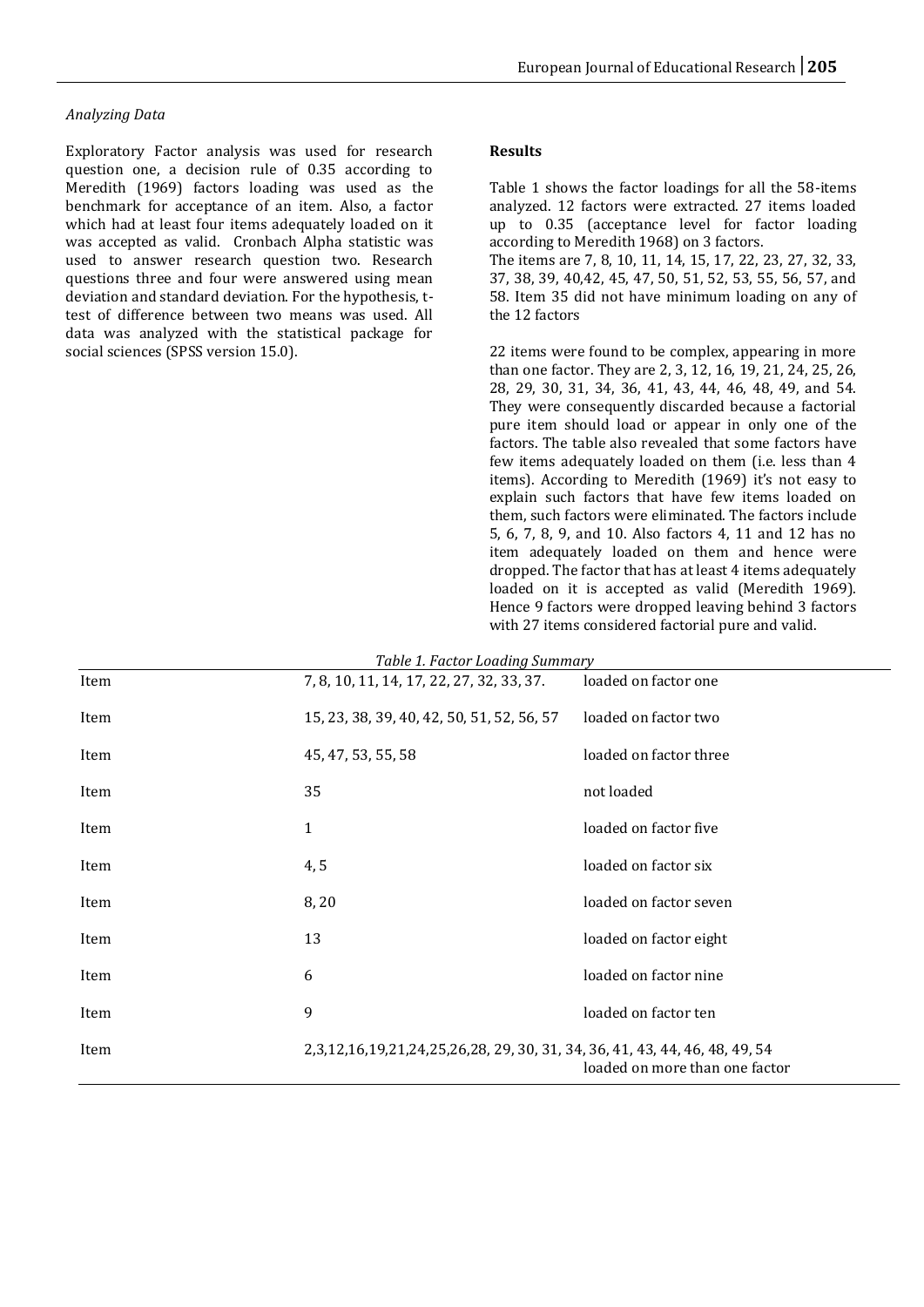| Table 2. Loaded item summary |          |                |                        |  |  |  |  |  |
|------------------------------|----------|----------------|------------------------|--|--|--|--|--|
| S/N                          | Factor   | Items          | <b>Factor Loadings</b> |  |  |  |  |  |
| $\mathbf{1}$                 | Factor 1 | $\overline{7}$ | 0.631                  |  |  |  |  |  |
|                              |          | $\, 8$         | 0.686                  |  |  |  |  |  |
|                              |          | 10             | 0.845                  |  |  |  |  |  |
|                              |          | 11             | 0.693                  |  |  |  |  |  |
|                              |          | 14             | 0.677                  |  |  |  |  |  |
|                              |          | 17             | 0.540                  |  |  |  |  |  |
|                              |          | 22             | 0.375                  |  |  |  |  |  |
|                              |          | 27             | 0.663                  |  |  |  |  |  |
|                              |          | 32             | 0.741                  |  |  |  |  |  |
|                              |          | 33             | 0.851                  |  |  |  |  |  |
|                              |          | 37             | 0.810                  |  |  |  |  |  |
|                              |          |                |                        |  |  |  |  |  |
| $\mathbf{2}$                 | Factor 2 | 15             | 0.581                  |  |  |  |  |  |
|                              |          | 23             | 0.644                  |  |  |  |  |  |
|                              |          | 38             | 0.797                  |  |  |  |  |  |
|                              |          | 39             | 0.630                  |  |  |  |  |  |
|                              |          | 40             | 0.732                  |  |  |  |  |  |
|                              |          | 42             | 0.611                  |  |  |  |  |  |
|                              |          | 50             | 0.574                  |  |  |  |  |  |
|                              |          | 51             | 0.495                  |  |  |  |  |  |
|                              |          | 52             | 0.712                  |  |  |  |  |  |
|                              |          | 56             | 0.633                  |  |  |  |  |  |
|                              |          | 57             | 0.797                  |  |  |  |  |  |
|                              |          |                |                        |  |  |  |  |  |
|                              |          |                |                        |  |  |  |  |  |
| $\mathbf{3}$                 | Factor 3 | 45             | 0.806                  |  |  |  |  |  |
|                              |          | 47             | 0.550                  |  |  |  |  |  |
|                              |          | 53             | 0.665                  |  |  |  |  |  |
|                              |          | 55             | 0.721                  |  |  |  |  |  |
|                              |          | 58             | 0.663                  |  |  |  |  |  |

| Table 3. Summary of the result of the Cronbach Alpha test of ISIUAC |                     |                                  |                                    |  |  |  |  |  |
|---------------------------------------------------------------------|---------------------|----------------------------------|------------------------------------|--|--|--|--|--|
| S/N                                                                 | <b>Factors</b>      | <b>Items</b>                     | <b>Reliability</b><br>Co-efficient |  |  |  |  |  |
|                                                                     | Factor 1            | 7,8,10,11,14,17,22,27,32,33,37   | 0.949                              |  |  |  |  |  |
| 2                                                                   | Factor 2            | 15,23,38,39,40,42,50,51,52,56,57 | 0.900                              |  |  |  |  |  |
| 3                                                                   | Factor 3            | 45,47,53,55,58                   | 0.867                              |  |  |  |  |  |
| 4                                                                   | All items of ISIUAC | All of the above 27 items        | 0.926                              |  |  |  |  |  |

The data on table 2 show that a total of 3 factors and 27 items emerged factorial pure and valid. Each of the factors is made up of more than 4 items with their corresponding factor loadings in line with the recommendation by Meredith (1969). The table also shows that closely associated items were pulled towards a particular factor.

Table 3 shows the internal consistency of the 3 factors; 0.949, 0.900 and 0.867 respectively and the reliability co-efficient of the entire inventory was 0.926.

| Table 4: General norm of the ISIUAC |           |          |      |  |  |  |  |  |
|-------------------------------------|-----------|----------|------|--|--|--|--|--|
| Variance                            | Standard  | Number   | N    |  |  |  |  |  |
|                                     | deviation | of items |      |  |  |  |  |  |
| 243.96                              | 15.62     | 27       | 1000 |  |  |  |  |  |
|                                     |           |          |      |  |  |  |  |  |

Table 4 shows that the norm of the students' integration in inventory ISIUAC is **105.91**since the mean performance of 1000 students is **105.91.**

*Table 5. Norms of male and female students on the* 

|        |                         | ISIUAC           |           |     |
|--------|-------------------------|------------------|-----------|-----|
| Sex    | <b>Standard</b><br>Mean |                  | Number of | N   |
|        |                         | <b>Deviation</b> | Items     |     |
| Male   | 100.96                  | 15.29            | 27        | 400 |
| Female | 109.21                  | 14.96            | 27        | 600 |

Table 5 reveals that average score of male students on the ISIUAC is **100.96** while the average score of female students on the ISIUAC is **109.21**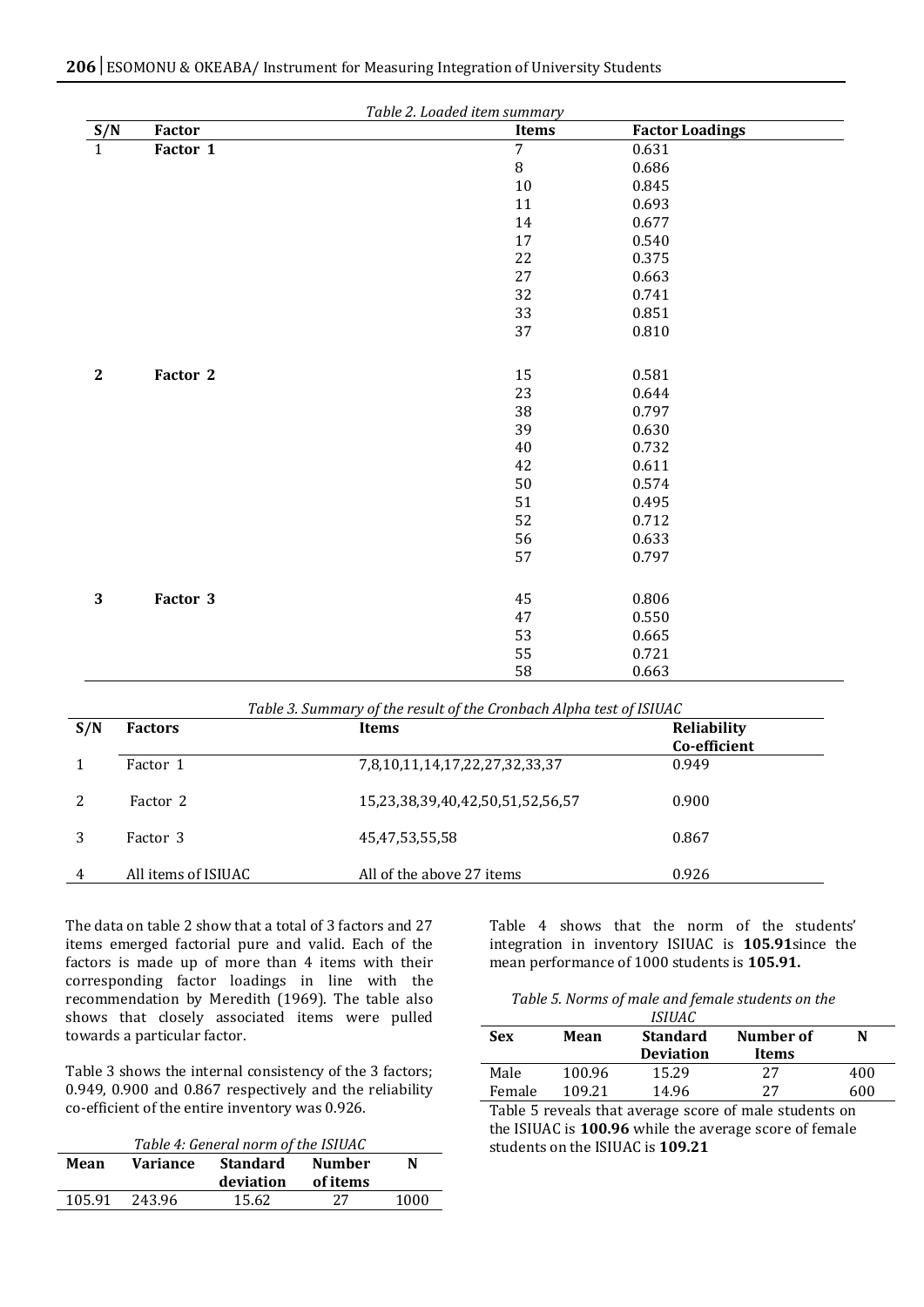| Table 6. Norm for parts of ISIUAC                  |       |                  | Table 10.t-test result on the mean ratings of males and                                       |     |       |           |                        |                                                             |                 |
|----------------------------------------------------|-------|------------------|-----------------------------------------------------------------------------------------------|-----|-------|-----------|------------------------|-------------------------------------------------------------|-----------------|
| Items related to                                   | Mean  | <b>Standard</b>  |                                                                                               |     |       |           |                        | fema <b>Namble of itteris</b> ation in univeNity activities |                 |
|                                                    |       | <b>Deviation</b> |                                                                                               |     |       |           | section of the ISIUAC. |                                                             |                 |
| Sense of                                           |       |                  | <b>Sex</b>                                                                                    | N   |       | <b>SD</b> |                        |                                                             | <b>Decision</b> |
| Belonging                                          | 43.20 | 9.27             | Male                                                                                          | 400 | 17.83 | 3.71      | 0.05                   | 4.23000.96                                                  | Reject          |
|                                                    |       |                  | Female                                                                                        | 600 | 18.73 | 3.12      | 0.05                   |                                                             | Ho              |
| Acceptance of<br>university rules &<br>regulations | 18.39 | 3.40             | From the above table, is greater than, hence we do not<br>accept the null hypothesis.<br>1000 |     |       |           |                        |                                                             |                 |
| Participation in<br>university activities          |       |                  | <b>Discussion of Findings</b>                                                                 |     |       |           |                        |                                                             |                 |
|                                                    | 44.33 | 7.83             |                                                                                               |     |       |           |                        | The 58-it ms of the inventory for students integration      |                 |

Table 6 reveals the average performance of students in various part of ISIUAC. From the table, items related to factor 1norm**43.20**, items related to factor 3 norm**18.39** while the 11 items relating to factor 2 norm**44.33**.

*Table 7.t-test result on mean rating of male and female in the ISIUAC*

| <b>Sex</b> | N |                                        | SD |  | <b>Decision</b> |
|------------|---|----------------------------------------|----|--|-----------------|
| Male       |   | 400 100.96 15.29 0.05 8.51 1.96 Reject |    |  |                 |
|            |   | Female 600 109.21 14.96 0.05           |    |  | Ho              |

The table seven above reviews that (8.51) is greater than (1.96). Hence the hypothesis is rejected and its alternative accepted i.e. there is a significant difference between the norms of male and female students in the ISIUAC.

*Table 8. t-test result on mean rating of male and female students on the sense of belonging to the university section of the ISIUAC* 

| <b>Sex</b> | N   |                                  | SD |  |        | <b>Decision</b> |
|------------|-----|----------------------------------|----|--|--------|-----------------|
| Male       | 400 | 42.84 8.18 0.05 1.01 1.96 Do not |    |  |        |                 |
| Female 600 |     | 43.42 9.94 0.05                  |    |  | reject |                 |

From Table eight above, we do not reject the null hypothesis as it is stated, since the is less than the. Hence in the part of the ISIUAC relating to sense of belonging, there is no significant difference between the norms of the male and female students.

*Table 9.t-test result on mean rating of male and female on the acceptance of university rules and values section of the ISIUAC* 

| of the ISIUAC |    |          |     |     |                |  |               |  |  |
|---------------|----|----------|-----|-----|----------------|--|---------------|--|--|
| <b>Sex</b>    | N  | SD       |     |     |                |  | <b>Decisi</b> |  |  |
|               |    |          |     |     |                |  | on            |  |  |
| Male          | 40 | 40.2 9.0 |     |     | $0.0$ 13.2 1.9 |  | Reject        |  |  |
|               | 0  |          | 3   | 5   |                |  | $H_{0}$       |  |  |
| Fema          | 60 | 47.0     | 5.3 | 0.0 |                |  |               |  |  |
| le            |    |          |     |     |                |  |               |  |  |

From the table nine above is greater than, hence we do not accept the null hypothesis which claims no significant difference.

The 58-items of the inventory for students integration into the university academic culture (ISIUAC) were subjected to construct validation procedures using principal component analysis with varimax rotation as shown in Table 1.Twelve factors were extracted from the analysis. From the table, only 27 items loaded up to 0.35 (acceptance level for factor loading according to Meredith 1969) on three factors. Specifically, Factor 1 pulled items related to sense of belonging to school and factor 2 pulled items relating to acceptance of school rules and values while factor 3 pulled items related to participation in university activities. With the questionnaire items loaded on the factors, the factors can be explained or named thus

- Factor 1 sense of belonging to the university
- Factor 2 -Acceptance of university rules and value
- Factor 3 -participation in university activities

From the above it is evident that students integration can be defined by 3 factors sense of belonging to school, acceptance of school rules and values and participation in school activities The loading of at least 0.35 on 27 items confirms the validity of the ISIUAC. Findings from the factor analysis show that 3 factors and 27 items can explain the inventory for students' integration into the university academic culture. Each of the factors was made up of four or more items. The 58 items have been reduced to 27 items and 12 factors reduced to 3.

The 27 items that survived the factor analysis were subjected to a test of internal consistency using Cronbach alpha. Table 3 indicates the reliability analysis of the various part of the inventory (ISIUAC), they are; sense of belonging 0.949, acceptance of college rules and values 0.900 and participation in university activities 0.867. The general reliability of the entire inventory is 0.926, this imply that the instrument is very reliable. It is a confirmation of high internal consistency which is very dependable. From table 4, it is clear that the norm of the ISIUAC is 105.9; any score below the norm implies low integration while scores above the norm implies high integration. Also from table 5, the norms of males and females are 100.96 and 109.22. The difference in mean of male and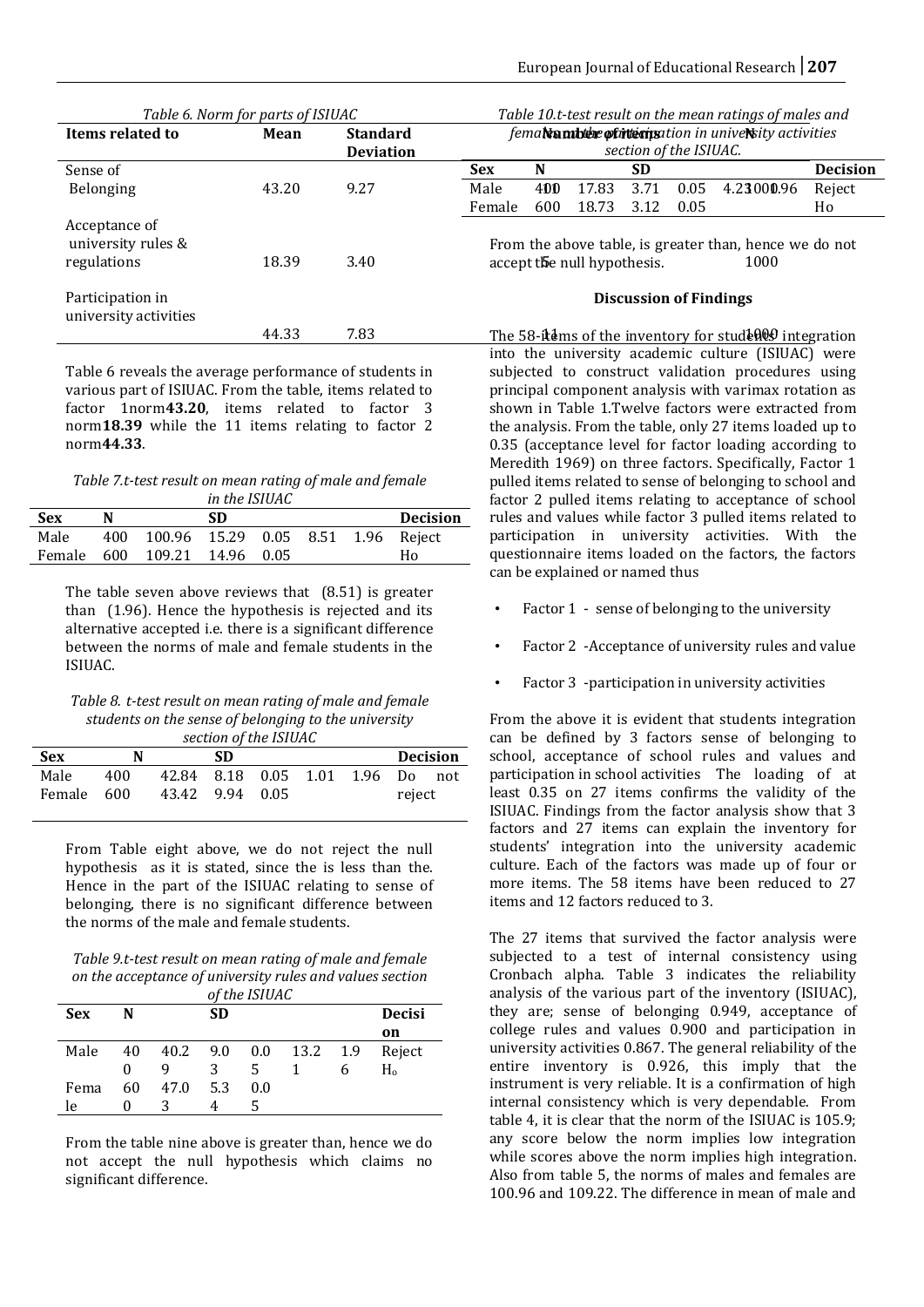female student was subjected to hypothesis test (see table 7) and the result shows that there is a significant different between the norm of the male and that of the female students in the ISIUAC. However, the result from hypothesis 2,3 and 4 show that there is no significant difference between the norm of male and female students in the part of the ISIUAC patterning to sense of belonging to school while in the parts patterning to acceptance of college values and participation in school, there is a significant different.

#### *Conclusions from the Study*

The 27 item ISIUAC passed through factor analysis with verimax rotation and loaded adequately on 3 factors namely; sense of belonging to school, acceptance of university rules and values and participation in university activities. These 3 factors have high internal consistency of 0.95, 0.90 & 0.87 respectively and a general reliability of 0.93. With the above in view, the researcher concludes that the instrument (ISIUAC) is valid and highly reliable.

#### **Recommendations**

Based on the implications and findings of this study, the following recommendations are made:

- The inventory for students' integration into the university academic culture (ISIUAC) should be adopted by university administrators as tool for measuring students' integration into the university academic culture.
- Students should use the ISIUAC for selfassessment
- Academic advisers and guidance counselors should adopt the ISIUAC as a diagnostic tool for accessing students' integration.
- Improvement of integration into university academic culture should be pursued with data using the ISIUAC as a tool to for data collection.
- University administrators should give attention to students' integration by forming efficient ways to improve it.

#### **References**

- Ali, A. (1996). *Fundamental of research in education.*Awka: Meks. Unique publisher's ltd.
- Azelama, J., Aluede O, Andlmhonde H (2005). *Peer Victimization incampus secret cults: Response from Nigerian university undergraduates.* Accessed  $21$ st February, 20011 from [http://www.krepublishers.com/02-Journals/JHE/](http://www.krepublishers.com/02-Journals/JHE/%20JHE-18-0-000-000-2005-Web/JHE-18-l-000-00-2005-Abst-PDF/JHE-8-1-057-061-2005-1279-Azelama-J/JHE-18-l-057-061-2005-1279-Azelama-J-Full-Text.pdf)  [JHE-18-0-000-000-2005-Web/JHE-18-l-000-00-](http://www.krepublishers.com/02-Journals/JHE/%20JHE-18-0-000-000-2005-Web/JHE-18-l-000-00-2005-Abst-PDF/JHE-8-1-057-061-2005-1279-Azelama-J/JHE-18-l-057-061-2005-1279-Azelama-J-Full-Text.pdf) [2005-Abst-PDF/JHE-8-1-057-061-2005-1279-](http://www.krepublishers.com/02-Journals/JHE/%20JHE-18-0-000-000-2005-Web/JHE-18-l-000-00-2005-Abst-PDF/JHE-8-1-057-061-2005-1279-Azelama-J/JHE-18-l-057-061-2005-1279-Azelama-J-Full-Text.pdf) [Azelama-J/JHE-18-l-057-061-2005-1279-](http://www.krepublishers.com/02-Journals/JHE/%20JHE-18-0-000-000-2005-Web/JHE-18-l-000-00-2005-Abst-PDF/JHE-8-1-057-061-2005-1279-Azelama-J/JHE-18-l-057-061-2005-1279-Azelama-J-Full-Text.pdf) [Azelama-J-Full-Text.pdf.](http://www.krepublishers.com/02-Journals/JHE/%20JHE-18-0-000-000-2005-Web/JHE-18-l-000-00-2005-Abst-PDF/JHE-8-1-057-061-2005-1279-Azelama-J/JHE-18-l-057-061-2005-1279-Azelama-J-Full-Text.pdf)
- Deal T.E & Kennedy A. A. (1982). *Corporate cultures: The rites and rituals of corporate life.*Harmonds Worth: Reguin Books.
- Dill, (1982).*The management of academic culture: Notes on the management of meaning and social integration*. Elsevier scientific publishing company, Amsterdam printed in the Netherlands.
- Deuga D. I., & Deuga, D. (2004). *Sexual harassment: A students' view from a Nigerian university*. The African Symposium (4) 1, Retrieved on 22nd May, 2011 from http://www.ncsu.edU/ [aern/TAS4.l/TAS4.l.pdf.](http://www.ncsu.edu/%20aern/TAS4.l/TAS4.l.pdf)
- Ezebube C. (2006). *Inter-cultism Violence in Nigerian scho*ol *Sun Online*. Sunday (April 30)*.* Retrieved on 22nd May, 2007 from [http://www.S](http://www/)unnewsonline.com/ webpages /features/Sunday20M@ilbox/2006/apr/30/mail box-30-04-2006-003.htm.
- Finn, J. (1999). *Withdrawing from school*.*Review of educational research* 59 (2)
- Furrer, C., & Skinner, E. (2003).Sense of relatedness as a factor in children's academic engagement and performance. *Journal of Educational Psychology, 95*(1), 148-162.
- Goodenow, C. (1993). *The psychological sense of school membership among adolescents; Scale development and educational correlates*.*Psychology in schools*  30.
- Hake, R. (1998). *Interactive engagement vs. traditional engagement: A six thousand-student survey of mechanics test data for introductory physics courses: American Journal of physics 66(1)*
- Jones, R. D. (2009). *Student engagement: Creating a culture of academic achievement.*International Center for Leadership in education. New York.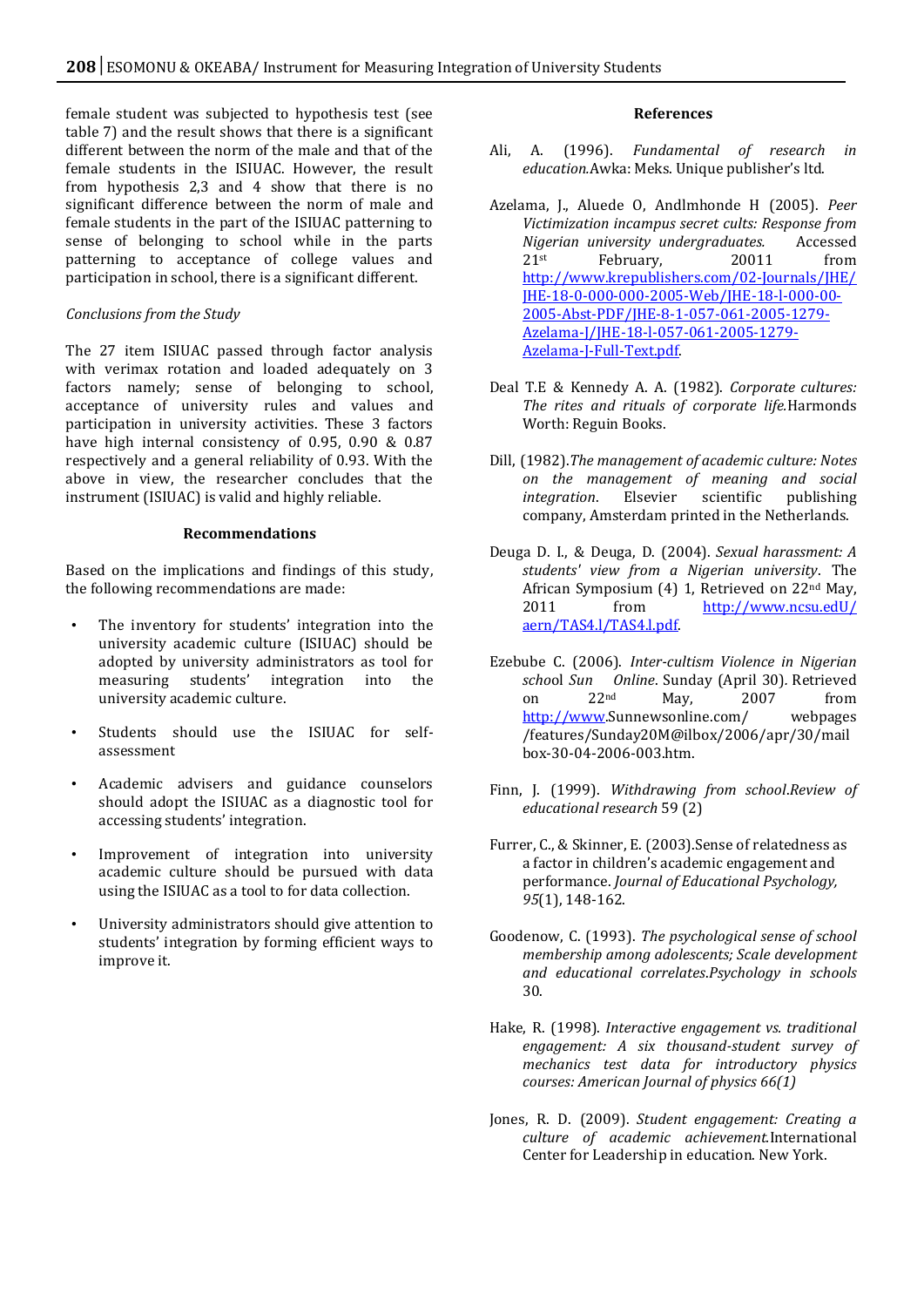- Kovalik, S. J.(2007). *Gender differences and student*   $e$ ngagement [http://www.leader.com/resources.](http://www.leader.com/resources) html.
- McNeely, C., & Falci, C. (2004).*School connectedness and the transition into and out of Health Risk Behavior among Adolescents: A comparison of social belonging and teacher Support*. *Journal of School Health* 74 (7).
- Meredith, G. M. (1969*). Dimensions of faculty course evaluationsJournal of Psychology, 73*
- Ogoamaka, P.M.C. (1999). *Development and preliminary validation of student's evaluation of teacher's effectiveness scale (SETES)*" unpublished M. ed thesis. University of Nigeria Nsukka.
- Olujuwon, T. (1999).*Education in Nigeria: A futuristic perspective*. Retrieved on 22nd May, 2007 from [www.osds,uwa.ed.au/data/page/37666/Tola\\_Olu](http://www.osds,uwa.ed.au/data/page/37666/Tola_Olujuwon.pdt) [juwon.pdt](http://www.osds,uwa.ed.au/data/page/37666/Tola_Olujuwon.pdt)
- Osterman, K. F. (2000). Students' need for belonging in the school community. *Review of Educational Research, 70*, 323-367.
- Rotimi, A. (2005). *Violence in the Citadel: The menace of Secret Cults in the Nigeria Universities*. *Nordic J. African Studies* 1(1).
- Saint, W., Hartnett, T.A., & Strasser, E. (2003).*Higher Education in Nigeria: A Status Report.Higher Education Policy,* 16.
- Sax, L. (2006).*Why gender matters: What parents and Teachers Need to know about the origin of Sex*  differences.Retrieved 12/03/12 Fro[mwww.whygender](http://www.whygender/) matters.com
- Wallace, A., & Schirato, T. (1999).*Beginning university: Thinking, researching and writing for success*, Sydney, Athen and Unwin.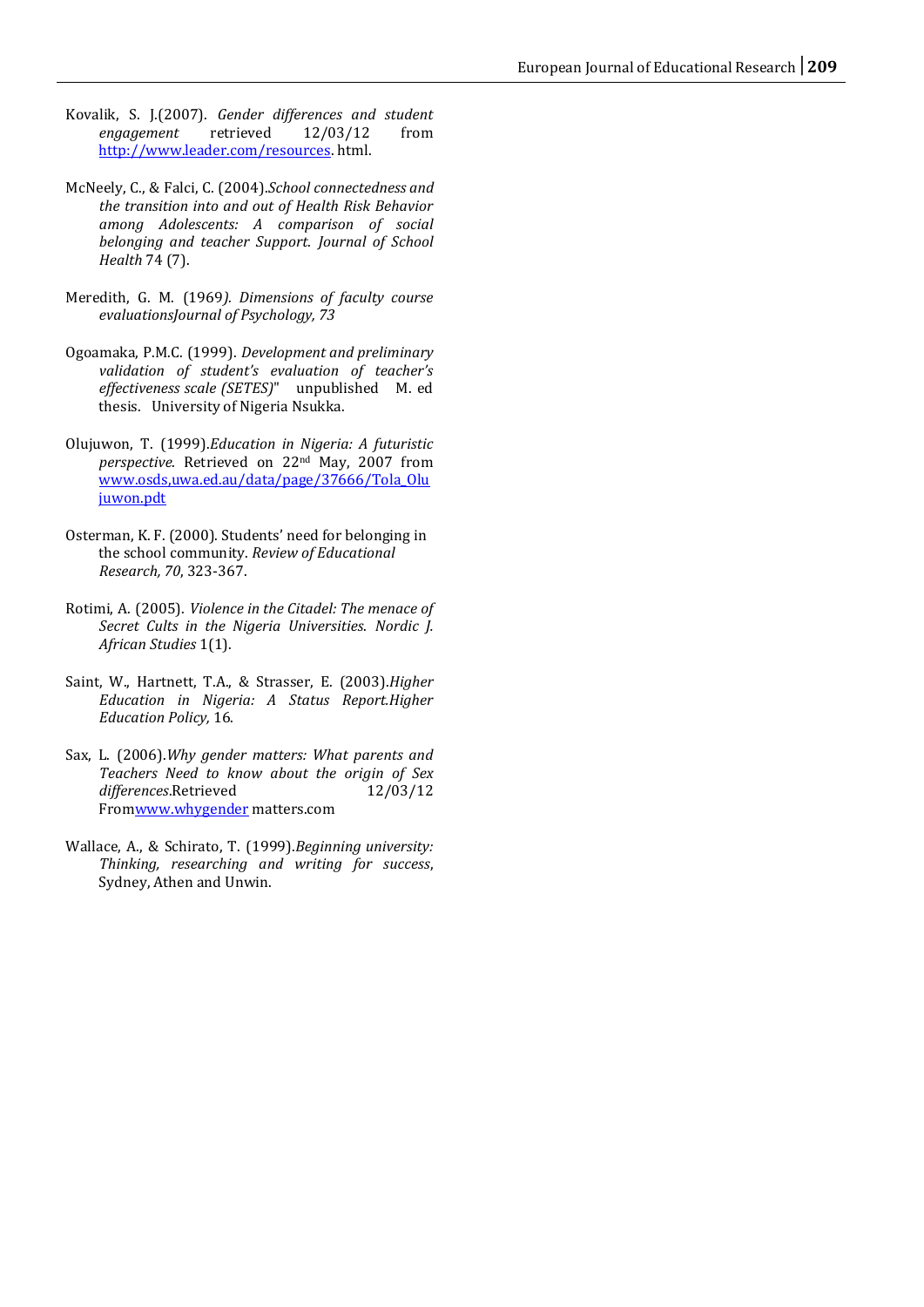# APPENDIXES

# The **ISIUAC**<br>M\_\_\_\_ F\_\_\_

Name\_\_\_\_\_\_\_\_\_\_\_\_\_\_\_\_\_ DATE\_\_\_\_\_\_\_\_\_\_\_\_ SEX: M\_\_\_\_\_ F\_\_\_\_\_ DIRECTIONS: A number of statements which people have used to describe themselves are given below. Read each statement and on a scale of one to five thick the appropriate circle to the right of the statement to indicate the extent of your feelings about it. There is no right or wrong answers. Do not spend too much time on any one statement. Just give the answers which seem to describe how you generally feel.  $(1)$   $(2)$   $(3)$   $(4)$   $(5)$ 

|     |                                                                    | ιIJ | ιų  | ιIJ | $\mathbf{F}$ | ιIJ |
|-----|--------------------------------------------------------------------|-----|-----|-----|--------------|-----|
|     | <b>PART 1 - SENSE OF BELONGING TO THE UNIVERSITY</b>               | (1) | (2) | (3) | (4)          | (5) |
| 1.  | I feel a strong sense of belonging to my class group               | (1) | (2) | (3) | (4)          | (5) |
| 2.  | I prefer staying at home to going to school                        | (1) | (2) | (3) | (4)          | (5) |
| 3.  | I feel lonely in class                                             | (1) | (2) | (3) | (4)          | (5) |
| 4.  | In the university, I feel awkward and out of place                 | (1) | (2) | (3) | (4)          | (5) |
| 5.  | My lecturers makes me feel I am part of this school                | (1) | (2) | (3) | (4)          | (5) |
| 6.  | My interaction with university staff gives me a sense of belonging | (1) | (2) | (3) | (4)          | (5) |
| 7.  | I feel close to my peers in the university                         | (1) | (2) | (3) | (4)          | (5) |
| 8.  | My peers makes me enjoy university activities                      | (1) | (2) | (3) | (4)          | (5) |
| 9.  | I feel like am an outsider or left out of things in class          | (1) | (2) | (3) | (4)          | (5) |
| 10. | I feel I should be allowed to live as an adult in my university    | (1) | (2) | (3) | (4)          | (5) |
| 11. | If I am allowed to choose again, I'll choose this university       | (1) | (2) | (3) | (4)          | (5) |

#### **PART 2 – RELATED TO UNIVERSITY RULES AND VALUES**

| 12. | My lecturers rules are too strict and rigid                                                                                                             | (1) | (2) | (3) | (4) | (5) |
|-----|---------------------------------------------------------------------------------------------------------------------------------------------------------|-----|-----|-----|-----|-----|
| 13. | Some of the rules in my university are irrelevant                                                                                                       | (1) | (2) | (3) | (4) | (5) |
| 14  | The rules in my university are mainly to protect the lecturers and the<br>facilities                                                                    | (1) | (2) | (3) | (4) | (5) |
| 15. | Abiding by my university rules is practically impossible                                                                                                | (1) | (2) | (3) | (4) | (5) |
| 16. | There should be rules but not the type in my university                                                                                                 | (1) | (2) | (3) | (4) | (5) |
| 17. | I do not agree with some of the rules in my university                                                                                                  | (1) | (2) | (3) | (4) | (5) |
| 18. | The university shouts about unnecessary rules and regulation                                                                                            | (1) | (2) | (3) | (4) | (5) |
| 19. | The rules in my university are just ok                                                                                                                  | (1) | (2) | (3) | (4) | (5) |
| 20. | My university rules are student friendly                                                                                                                | (1) | (2) | (3) | (4) | (5) |
| 21. | Rules in my school are highly relevant and should be adhered to                                                                                         | (1) | (2) | (3) | (4) | (5) |
| 22. | My school rules are too rigid                                                                                                                           | (1) | (2) | (3) | (4) | (5) |
| 23. | <b>PART 3 - RELATED TO PARTICIPATION IN UNIVERSITY ACTIVITIES</b><br>I make use of learning resources like library and laboratories in my<br>university | (1) | (2) | (3) | (4) | (5) |
| 24. | I participated in classroom activities                                                                                                                  | (1) | (2) | (3) | (4) | (5) |
| 25. | I complete class assignments on time                                                                                                                    | (1) | (2) | (3) | (4) | (5) |
| 26. | I enter into co-operative learning with peers in my university                                                                                          | (1) | (2) | (3) | (4) | (5) |
| 27. | I embark on group research with my classmates                                                                                                           | (1) | (2) | (3) | (4) | (5) |